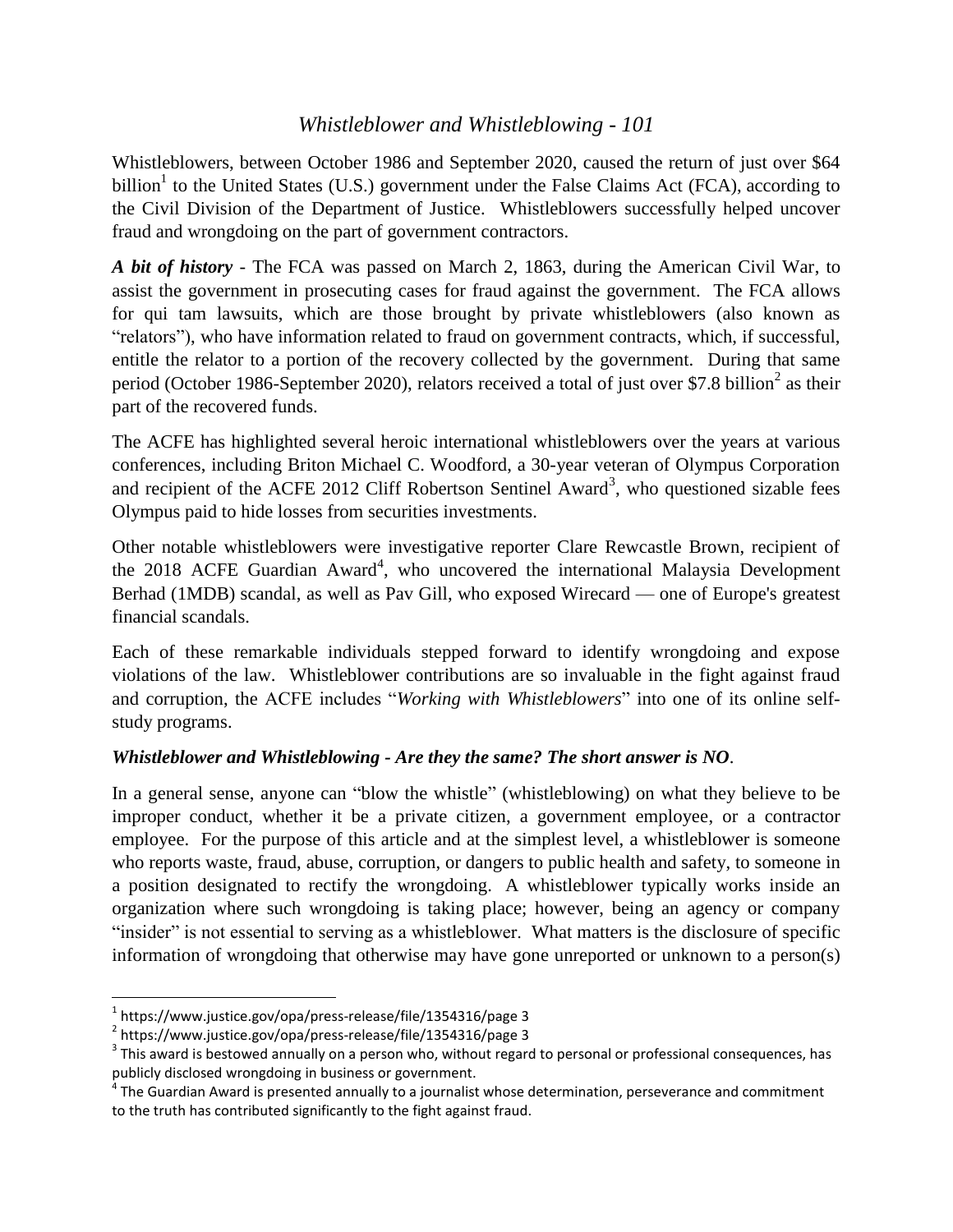authorized to receive the information. To protect whistleblowers from retaliation of their employers, several whistleblower legislations' have provisions of protections.

## *Are whistleblowers always protected from retaliation under the law? - It all depends.*

Whistleblower (WB) retaliation can occur in many forms including harassment, demotions, pay cuts, negative evaluations, losing out on a promotion, and even losing their job. In the U.S., where the Federal Government has multiple WB laws (to include most recently, the Veterans Administration (VA) Accountability First Act of 2017), it can be somewhat confusing on what protection is guaranteed. To determine what appropriate legal protections exist, it begins with the definition under the individual Law/Act to which the whistleblowers are reporting. Therefore, when someone steps forward, they must understand which law their reporting falls under in order to ensure the correct protection from adverse action is afforded them.

When it comes to whistleblower retaliation protection in the U.S., the most well-known legislation is the Whistleblower Protection Act of 1989 and the Whistleblower Protection Enhancement Act of 2012. Others include the Sarbanes-Oxley Act and the Dodd-Frank Act. Even with these various law/acts, the good news is that a common thread exists within most when it comes to protection from retaliation. Specifically, when an employee correctly follows the reporting procedures outlined in the laws, he or she is protected from retaliation for acting as a whistleblower, even if his or her allegation is found to be incorrect.

Along with the federal government, most American states also have their own WB laws designed to protect those reporting concerns from retaliation of their employers. For example, the Florida Whistleblower Act makes clear the intent of WB protection is to prevent agencies or independent contractors from taking retaliatory action against an employee who reports to appropriate authority violations of law on the part of a public employer or independent contractor. The Florida Whistleblower Act is soliciting potential violations that creates substantial and specific danger to the public's health, safety, or welfare, along with allegations of improper use of one's governmental office, gross waste of funds, or any other abuse or gross neglect of duty on part of an agency, public officer, or employee<sup>5</sup>.

Again, depending on the jurisdiction, any U.S. government employer that wrongfully retaliates against a whistleblower, with harassment, demotions, pay cuts, negative evaluations, losing out on a promotion, and even losing their job, the WB may be entitled to sue for damages, which can be quite substantial under both federal and state laws. Employees who undergo retaliation may also have whistleblower rights under various avenues such as the Occupational Safety and Health Administration (OSHA) regulations and other similar administrative mechanisms.

## *Do WB laws globally contain protection from retaliation of employers? – It depends.*

Recognizing the role of whistleblowing in fraud-fighting efforts, many countries have pledged to enact or have enacted WB protection laws. Internationally, you will find examples of legislation that protects WBs from employer retaliation consistent with the U.S. However, in other

 $\overline{a}$ 

<sup>5</sup> Cite 112.3187, Florida Statutes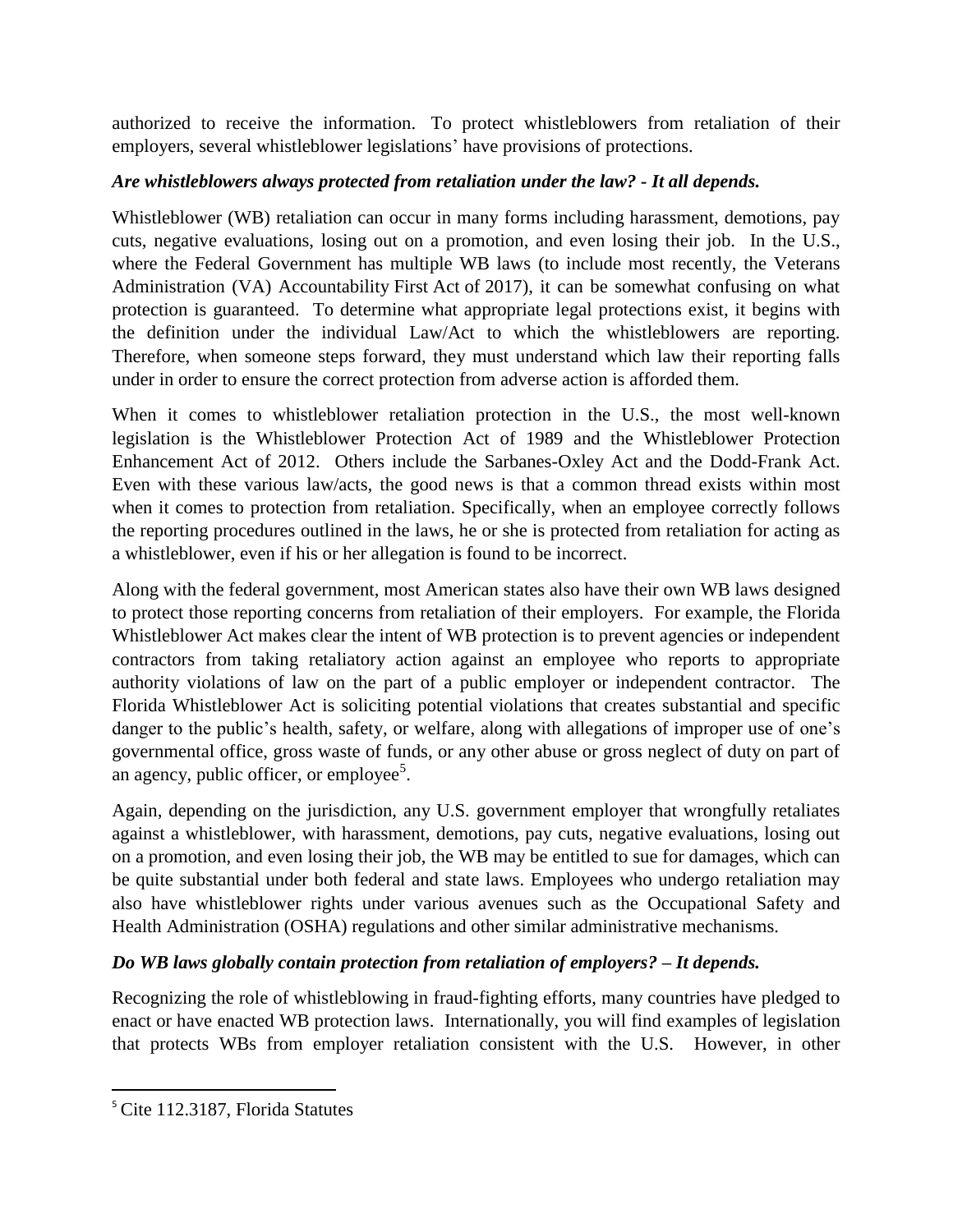countries WB legislation is not to protect from employer retaliation when reporting government waste or abuse, but with protection of government witnesses from physical harm or death when testifying in criminal trials. For example, the Federal Democratic Republic of Ethiopia, Proclamation Number 699/2010 "*Protection of Witness and Whistleblowers of Criminal Offences*" provides protection for witnesses and whistleblowers of criminal offences from direct or indirect danger and attack they may face as a consequence of being a witness in an investigation or trial<sup>6</sup>. The types of protection may be:

- Physical protection of person and property;
- Providing a secure residence including relocation;
- Concealing identity and ownership:
- Change of identity;
- Provision of self-defense weapon; thereof and thereby to ensure their safety;
- And much more.

 $\overline{a}$ 

No place in this law is protection provided for WB reporting related to waste of government resources, or misuse of one's position that does not elevate to a criminal action under other laws, or misconduct of government employees restricted under administrative rules. Ethiopia does not have a WB protection for non-criminal violations, but is currently working a revision to this law and hopefully will consider extending protection beyond only criminal reporting<sup>7</sup>.

These protections of government witnesses in a criminal proceeding are vital. However, not all reporting of potential misconduct reaches the level of criminal behavior, nor does every witness in a criminal trial risk being threatened with physical harm or death. When only criminal witness protection is afforded, leaving out protection from employer retaliation, can have a chilling effect on employees not reporting gross waste or mismanagement of government funds or administrative misconduct.

## *Can Non-Disclosure Agreements restrict WB reporting? - Not on U.S. Federal Contracts.*

A non-disclosure agreement or NDA are common across numerous industries and designed to protect a company's sensitive financial, business strategies and other competitive and production information. However, such agreements can also be used to attempt to silence whistleblowers in order to keep illegal activity under wraps. Some NDA's are so strictive they may even prohibit the employee from informing the government of the existence of NDA's and the restrictions placed upon them.

Within the U.S., under federal statutes and regulations, there are prohibitions on these restrictive non-disclosure agreements in federal government contracts and in government-funded business. For example in 2017, the Federal Acquisition Regulation (FAR), the primary regulation used by American agencies when acquiring supplies and services through appropriated funds, was

<sup>6</sup> https://www.lawethiopia.com/index.php?option=com\_content&view=article&id=2186:proclamation-no-699&catid=155&Itemid=1026

<sup>&</sup>lt;sup>7</sup> https://www.unodc.org/easternafrica/en/Stories/unodc-supports-government-of-ethiopia-to-reviewproclamation-on-witness-protection-and-whistleblowers.html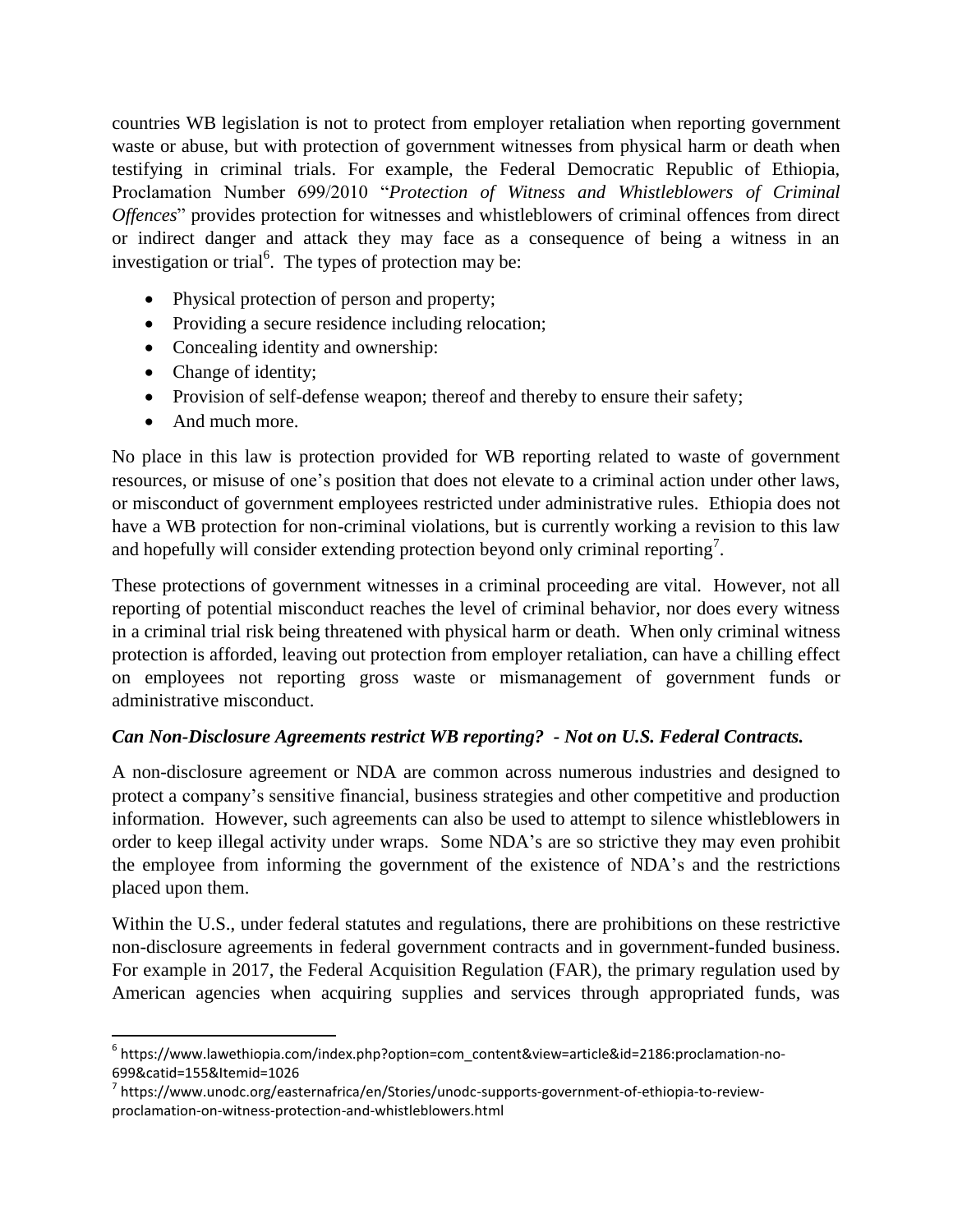amended to prohibit "*the use of funds, appropriated or otherwise made available, for a contract with an entity that requires employees or subcontractors to sign an internal confidentiality agreement that restricts such employees or subcontractors from lawfully reporting waste, fraud, or abuse<sup>8</sup>* " to the appropriate regulatory authority.

There are also multiple public laws that include clauses that prohibit restrictions on U.S. federal employees to communicate to Congress or file whistleblower claims. In the Consolidated Appropriations Act of 2016 [\(Public Law No. 114-113 § 713 \(2015\)\)](https://kkc.com/assets/Site_18/files/resources/Public%20Law%20No.%20114-113%20§%20713%20(2015)%20(1).pdf), Congress prohibited funds appropriated by the Act for "*a contract, grant, or cooperative agreement with an entity that requires employees or contractors of such entity seeking to report fraud, waste, or abuse to sign internal confidentiality agreements or statements prohibiting or otherwise restricting such employees or contractors from lawfully reporting such waste, fraud, or abuse*."

Under the Whistleblower Protection Enhancement Act, any nondisclosure policy, form, or agreement from the government shall include a statement noting that it shall "*not supersede, conflict, or alter the employee obligations, rights, or liabilities created by existing statute or Executive order*" relating to classified information, communications to Congress, reporting to an Inspector General (IG), or any other whistleblower protection.

### *Are "Good Will" provisions in the law a logical requirement? – Depends on who you ask.*

Some WB legislation has what is referred to as a "good will" or a "good faith" provision, which basically requires that the person reporting the potential wrongdoing is making the report with honest intensions (i.e., believing the reporting to be true). For example, in the state of Oregon any worker may report actions they believe violate local, state, or federal laws. These reports are protected, which means that it is illegal for employers to discharge, demote, suspend or in any manner discriminate or retaliate against a worker for making a good faith report of information the worker believes violates the law. A report does not have to be substantiated for the whistleblower to be protected from retaliation. The worker must simply have a good faith belief when reporting a violation of law or unsafe working conditions<sup>9</sup>.

There is much consternation in this "good will" requirement and is often the subject of lengthy debate whether this type of provision should be taken into consideration when determining WB reporting. Few would challenge the importance of WB's, only reporting when they believe the information is true. However, the concern is raised when the reported misconduct is not substantiated, does an investigation now focus on the WB to determine if they made a false report? Does the initiation of the investigation of the WB start up automatically? What burden of proof is required "beyond a reasonable doubt" as in a criminal case or "preponderance of evidence" in a civil case? What about in an administrative hearing by the employer?

Another question raised is whether to first validate why the WB believes the reporting is true, before initiating the investigation of the allegations. Granted, asking any witness, even beyond those being WB reporting, why they believe what they are reporting is true, is routine. However,

 8 FAR clause 52.203-19 Prohibition on Requiring Certain Internal Confidentiality Agreements or Statements.

<sup>&</sup>lt;sup>9</sup> https://www.oregon.gov/boli/civil-rights/Pages/whistleblowing-protections.aspx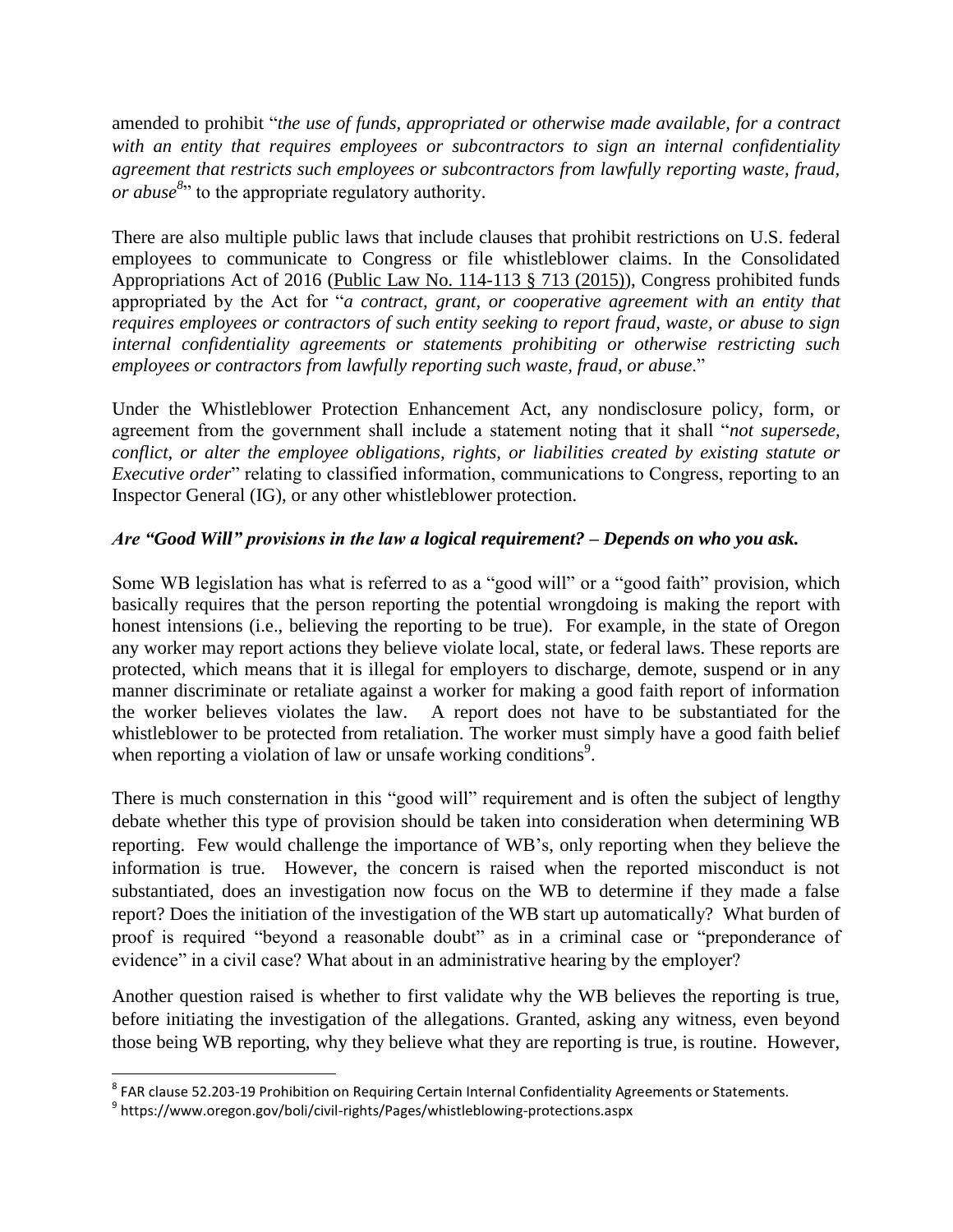being the "good will/faith" provision exist in WB legislation, does it require investigative resources be first dedicated to validating the WB's belief?

Are "good will/faith" provisions a logical requirement? This will be something individual jurisdictions will need to determine. However, whatever is decided, the key is to not create a perception of fear from good intended WB from coming forward.

#### *Is WB legislation under attack in the U.S.? – Yes!*

On 29 November 2021, *The Intercept* published an article titled "*Pfizer Is Lobbying to Thwart Whistleblowers from Exposing Corporate Fraud."* The article reported Phizer was among the big pharmaceutical companies trying to block new U.S. federal legislation designed to make it more difficult for companies charged under the FCA to have their case dismissed on procedural grounds the fraud was not "*material*." The FCA defines the materiality requirement as "*having a natural tendency to influence, or be capable of influencing, the payment or receipt of money or*  property<sup>10</sup>."

In 2016, the U.S. Supreme Court ruled in Universal Health Services v. United States ex rel. Escobar that a fraud lawsuit could be dismissed if the government continued to pay the contractor. The court reasoned that if the government continues to pay a company despite the knowledge of fraudulent activity, then the fraud is not "*material*" to the contract.

On July 22, 2021, Senator Chuck Grassley, R-Iowa, proposed new legislation called the False Claims Amendments Act of  $2021<sup>11</sup>$  to counter the courts position on materiality. The legislation adjusted the materiality standard to include instances in which the government made payments despite knowledge of fraud "*if other reasons exist*" for continuing the contract. Another key item of the proposed legislation was a clarification that the FCA applied to post-employment retaliation, including blacklisting a whistleblower or bringing a retaliatory suit against the whistleblower in an attempt to force them to drop the *qui tam* suit.

The proposed bill has other detractors. For example, a letter dated October 27, 2021, to Senator Dick Durbin and Senator Chuck Grassley, signed by twenty-five different organizations, detailed an opposition to the proposed bill<sup>12</sup>. The signatures of the letter identified that the proposed legislation would exacerbate already existing problems during FCA litigation in three ways.

First, it could undermine the U.S. Supreme Court's unanimous 2016 decision in *Universal Health Services v. U.S. ex rel Escobar* on materiality. Second, the proposed bill, would narrow the ability of the Department of Justice (DOJ) to dismiss problematic *qui tam* suits that it finds to be meritless. Finally, there is no time-based or other limit on the bill's backward-looking antiretaliation provision for former employees.

 $\overline{a}$ 

 $10$  31 U.S.C. § 3729(b)(4)

<sup>11</sup> https://www.govtrack.us/congress/bills/117/s2428

<sup>12</sup> https://www.aha.org/system/files/media/file/2021/10/aha-others-express-opposition-to-false-claimsamendments-act-s2428-letter-20-27-21.pdf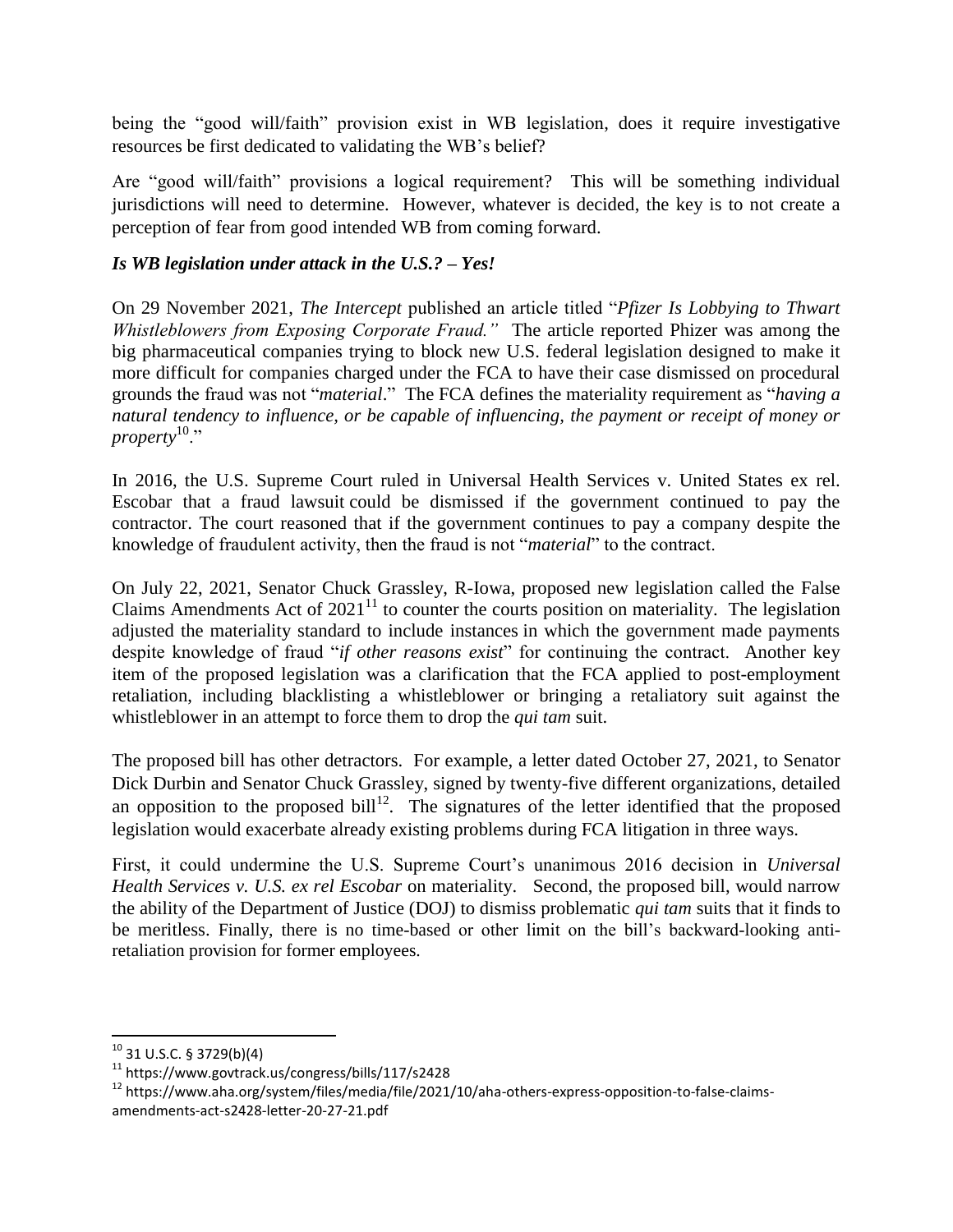As reported by The Intercept, Senator Tom Cotton, R-Ark, also raised objections to key elements in the proposed bill during a Judiciary Committee hearing. During committee debate, Senator Cotton allegedly argued that the Supreme Court "made the right decision" in the Escobar case for the "continued payment" standard for materiality. Additionally, he was concerned the legislation "potentially could increase health care costs," echoing industry claims that litigation from the FCA would force health care interests to raise prices.

To solicit the views of ACFE members, a question was posted in the "general forum" of the ACFE community page. The question simply asked if the Supreme Court's view on dismissing FCA cases is appropriate or if Senator's Grassley's view that the continued payment is not the key factor in a dismissal? Admittedly, only a few responded, but the general tone was that if there was a situation where no other source for the goods or services and the government had implemented strenuous controls to protect against future frauds, then continued payment would be logical. Simply stated, if the need of government outweighs the risk of fraud continued payment is a reasonable step. This seems to support Senator Grassley's view on the proposed change to the "materiality" definition of the 2016 court case.

The proposed bill was considered by the Senate Judiciary Committee on October 2021, and resulted in a decision through vote, to issue a report to the full chamber recommending the bill be considered for passage. If passed by the Senate, it would still need to be passed in the U.S. House of Representatives and eventually signed by the President.

# *Key Points of an Effective WB Legislation*

This article focused on government WB laws up to this point, but private companies should also consider implementing effective WB policies. Regardless of government or private sector, both must ensure a robust WB legislation/policy is in place, including acknowledgment of *who is* or *is not* considered protected. At a minimum three key factors must be considered:

- 1. Nature of Information Disclosed
- 2. Who is Protected?
- 3. Whom Information is Disclosed

Nature of Information to be Disclosed. U.S. WB government legislation requires the information being reported raises to a public health and safety concern or "*gross*" fraud, waste, misconduct, and/or abuse? Keep in mind, WB complaints are intended to be the most egregious violations that should have a priority concern. Private companies can also use this approach and level of reporting.

Who is Protected? Most legislation or policies define this as – an employee, former employee, applicant, and/or contractor employee. Ultimately, who can be protect is related to the legal authority over the person being protected? Ask yourself, should or can the government protect a private citizen from job loss or retaliation when they do not work for them?